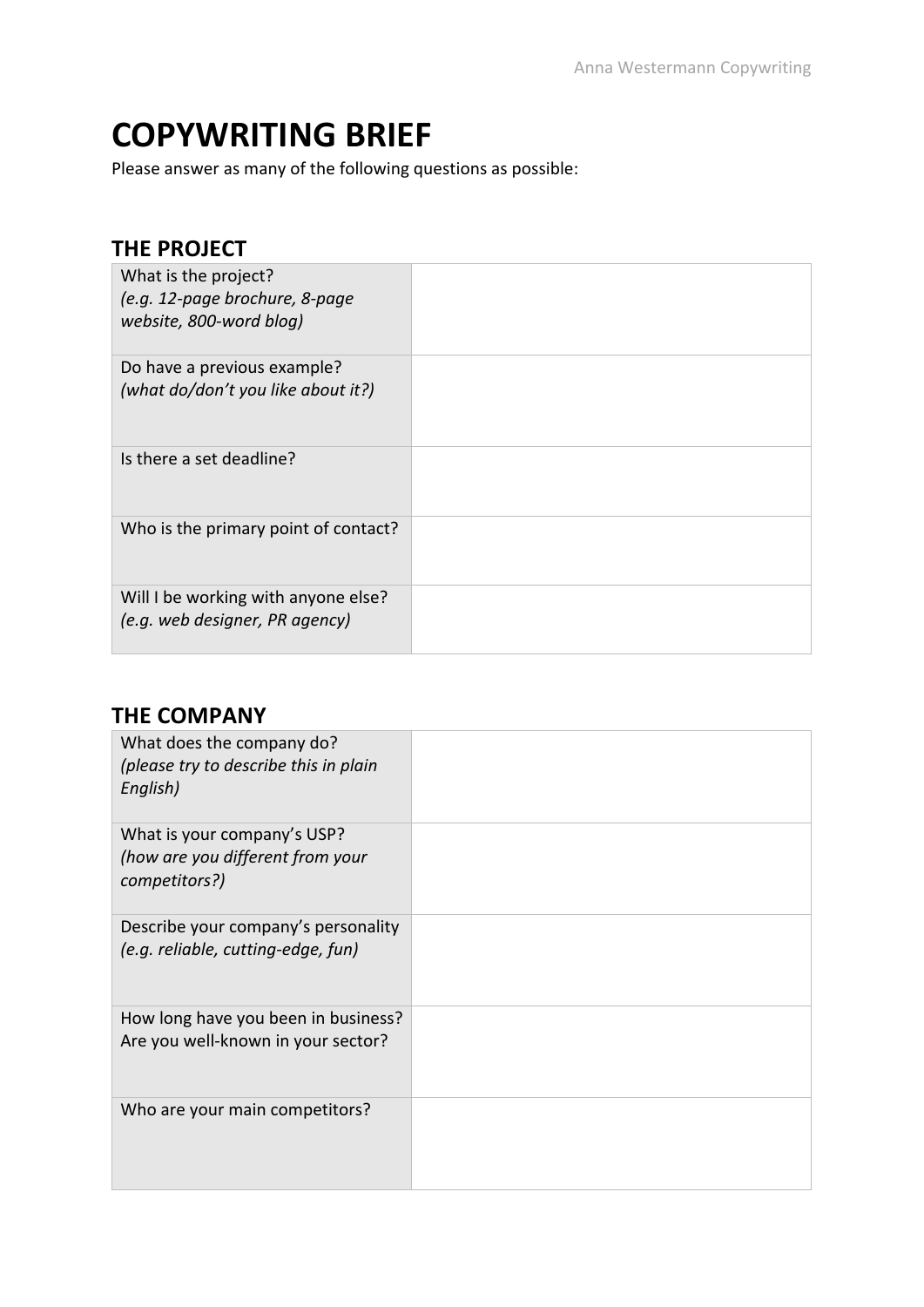# **THE PRODUCT/SERVICE/BRAND**

| What is the product/service/brand?<br>(using plain English please) |  |
|--------------------------------------------------------------------|--|
| Describe it in five words or less                                  |  |
| How does it benefit customers?                                     |  |
| What is the USP/point of difference?                               |  |
| Do you have testimonials, case<br>studies, market research etc.?   |  |

## **THE AUDIENCE**

| Describe your target audience<br>(e.g. sex, age, character, socio-<br>economic, job title) |  |
|--------------------------------------------------------------------------------------------|--|
| How do you want them to feel about<br>your product/service?                                |  |
| How much do they already know<br>about your product/service?                               |  |
| What might stop them using your<br>product/service?                                        |  |
| What issues are they facing?<br>(what's keeping them awake at<br>night?)                   |  |